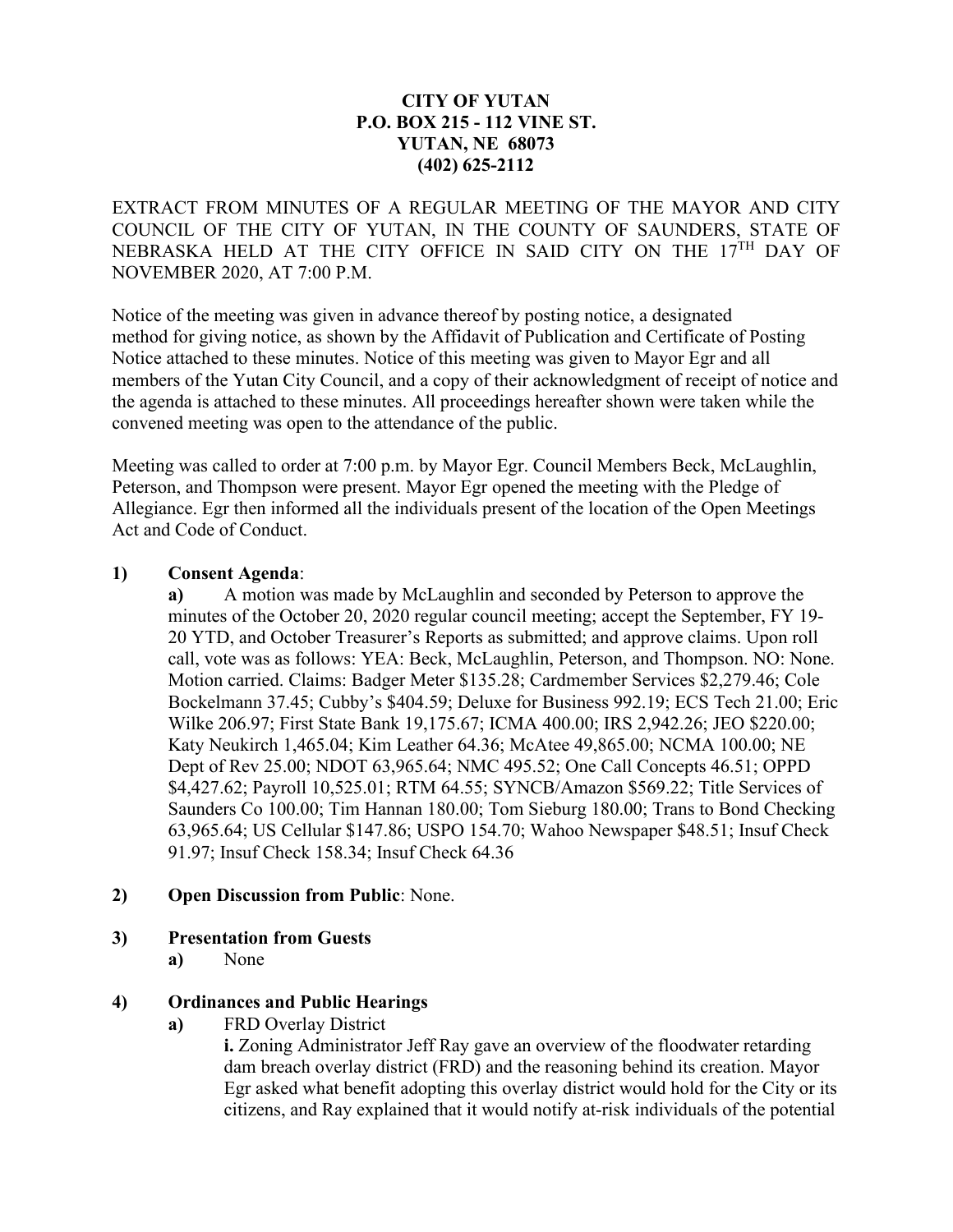issues of developing in the overlay area and potentially keep them out of harm's way in case of another catastrophic flooding event. Council President McLaughlin asked what has changed in the last few years to deem this study necessary, and Ray answered that there were more significant floods in recent years that led to the study of how flood waters would travel in the case of dams breaking. Council Member Peterson asked about the likelihood of damage occurring in this area, since there was no flooding in the area during the historic flooding event. Ray stated that the two events cannot be compared. There was a question of whether flood insurance would need to be purchased for homes in the FRD overlay district, and he stated that it would not be an issue, as mortgage companies typically don't look at zoning districts when determining whether to require flood insurance. Ray also noted that the FRD overlay does not amend the FEMA flood maps. Mayor Egr and Council Member Thompson both stated that they do not feel that the adoption of the overlay district holds sufficient benefits to make it worth enacting for the City's zoning jurisdiction. Mayor Egr opened the public hearing for the proposed zoning text amendment to create an FRD overlay district at 7:19 p.m. No members of the public provided comment. Council Member Peterson asked why the Planning Commission voted to recommend against it, and City Administrator Bockelmann explained that the commission had similar concerns to what council members brought up during this discussion. Mayor Egr closed the public hearing at 7:20 p.m.

**ii.** A motion to waive the three readings and deny Ordinance 766 was made by Thompson and seconded by McLaughlin. Upon roll call, vote was as follows: YEA: Beck, McLaughlin, Peterson, and Thompson. NO: None. Motion carried. **iii.** Mayor Egr opened the public hearing to consider the proposed zoning map amendment to reflect the addition of an FRD overlay district at 7:21 p.m. No public comment was given. Mayor Egr closed the public hearing at 7:22 p.m. **iv.** A motion to waive the three readings and deny Ordinance 767 was made by Thompson and seconded by McLaughlin. Upon roll call, vote was as follows: YEA: Beck, McLaughlin, Peterson, and Thompson. NO: None. Motion carried.

# **5) Resolutions**

- **a)** A motion to approve Resolution 2020-14: Annual Certification of Program Compliance was made by Thompson and seconded by McLaughlin. Upon roll call, vote was as follows: YEA: Beck, McLaughlin, Peterson, and Thompson. NO: None. Motion carried.
- **b)** A motion to approve Resolution 2020-15: Year-End Certification of City Street Superintendent was made by Thompson and seconded by McLaughlin. Upon roll call, vote was as follows: YEA: Beck, McLaughlin, Peterson, and Thompson. NO: None. Motion carried.

# **6) Other Action Items**

**a)** City Administrator Bockelmann explained that the dealership sale approved at the previous meeting fell through because the dealership required the purchase of equipment as part of the sale. He then presented the council with the option to sell the tractor through GovDeals. Councilmember Thompson requested that staff research selling the tractor on Purple Wave Auction as well. A motion to authorize Mayor Egr to sell John Deere 5085M Utility Tractor with H260 Loader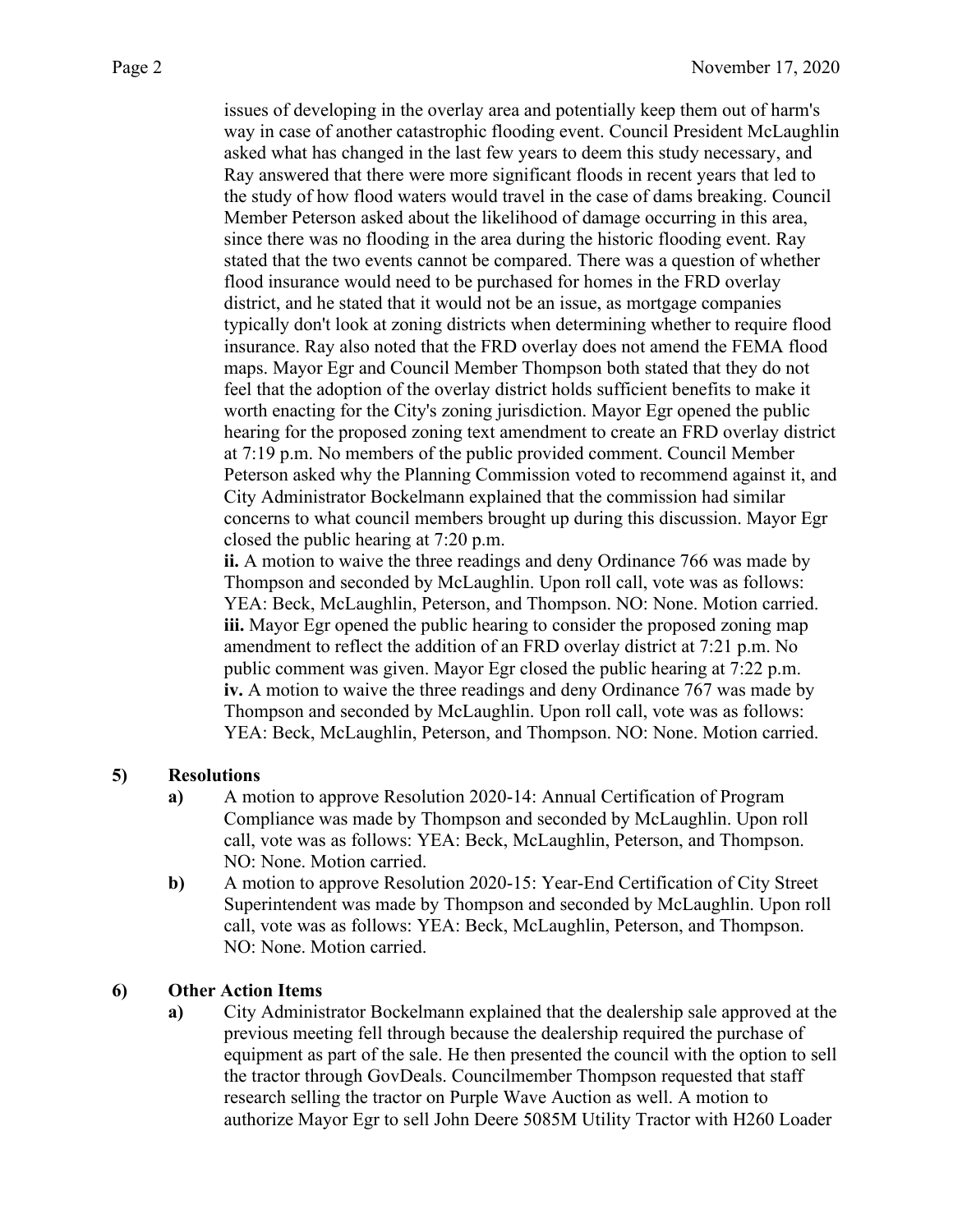Attachment and Blade Attachment with a reserve amount of \$44,000.00 with option to split selling fee was made by Thompson and seconded by Beck. Upon roll call, vote was as follows: YEA: Beck, Peterson, and Thompson. NO: McLaughlin. Motion carried.

- **b)** A motion to authorize the final payment of \$17,589.28 to OMNI Engineering for the Cedar Drive Asphalt Overlay was made by McLaughlin and seconded by Thompson. Upon roll call, vote was as follows: YEA: Beck, McLaughlin, Peterson, and Thompson. NO: None. Motion carried.
- **c)** The city administrator explained that an updated bid for a lift station grinder came in late this afternoon, which was provided to council at beginning of meeting. Iowa Pump Works had a lower bid price, but it was noted that the delivery time for the bid from Electric Pump was significantly shorter. The need for a quick resolution to this issue was emphasized by the mayor and several council members. A motion to purchase lift station grinder from Electric Pump for \$35,485.00 was made by Thompson and seconded by McLaughlin. Upon roll call, vote was as follows: YEA: Beck, McLaughlin, Peterson, and Thompson. NO: None. Motion carried.
- **d)** Mayor Egr explained that he reached out to Ty's Outdoor Power and Service to inquire about the potential cost savings of purchasing two lawnmowers instead of buying one as budgeted. Mayor Egr and the council members discussed purchasing two mowers at the same time versus staggering purchases. The city administrator explained that the purchase would come from the park, sewer, and street funds with the emphasis on saving as much money in the street department as possible. A motion to purchase two lawnmowers from Ty's Outdoor Power for \$16,000.00 was made by Beck. No second was made. Motion failed. A motion to table this item until the December meeting was made by Peterson and seconded by Thompson. Upon roll call, vote was as follows: YEA: McLaughlin, Peterson, and Thompson. NO: Beck. Motion carried.
- **e)** City Administrator Bockelmann asked whether the council wanted to initiate a contractors licensing program. Council Member Peterson asked what kind of fees were charged by the other cities who issue licenses, and Utility Superintendent Wilke provided examples from other nearby communities. Council Member Thompson stated that his preference would be for the City to continue not utilizing this process, even if it is provided for in city code. He stated that he feels that it will only be followed by the legitimate contractors that are not causing problems in town. A motion to deny implementation process as proposed was made by Thompson and seconded by McLaughlin. Upon roll call, vote was as follows: YEA: Beck, McLaughlin, Peterson, and Thompson. NO: None. Motion carried.
- **f)** A motion to appoint Lori Kitt to the Yutan Planning Commission was made by McLaughlin and seconded by Peterson. Upon roll call, vote was as follows: YEA: Beck, McLaughlin, Peterson, and Thompson. NO: None. Motion carried.

# **7) Discussion Items**

**a)** City Administrator Bockelmann explained that a resident requested the City place and spread rock on the alley abutting the resident's property that runs from Maple to Oak St.. Bockelmann explained that the City's policy has generally been to not maintain alleyways, despite the code's allowance of this maintenance. Council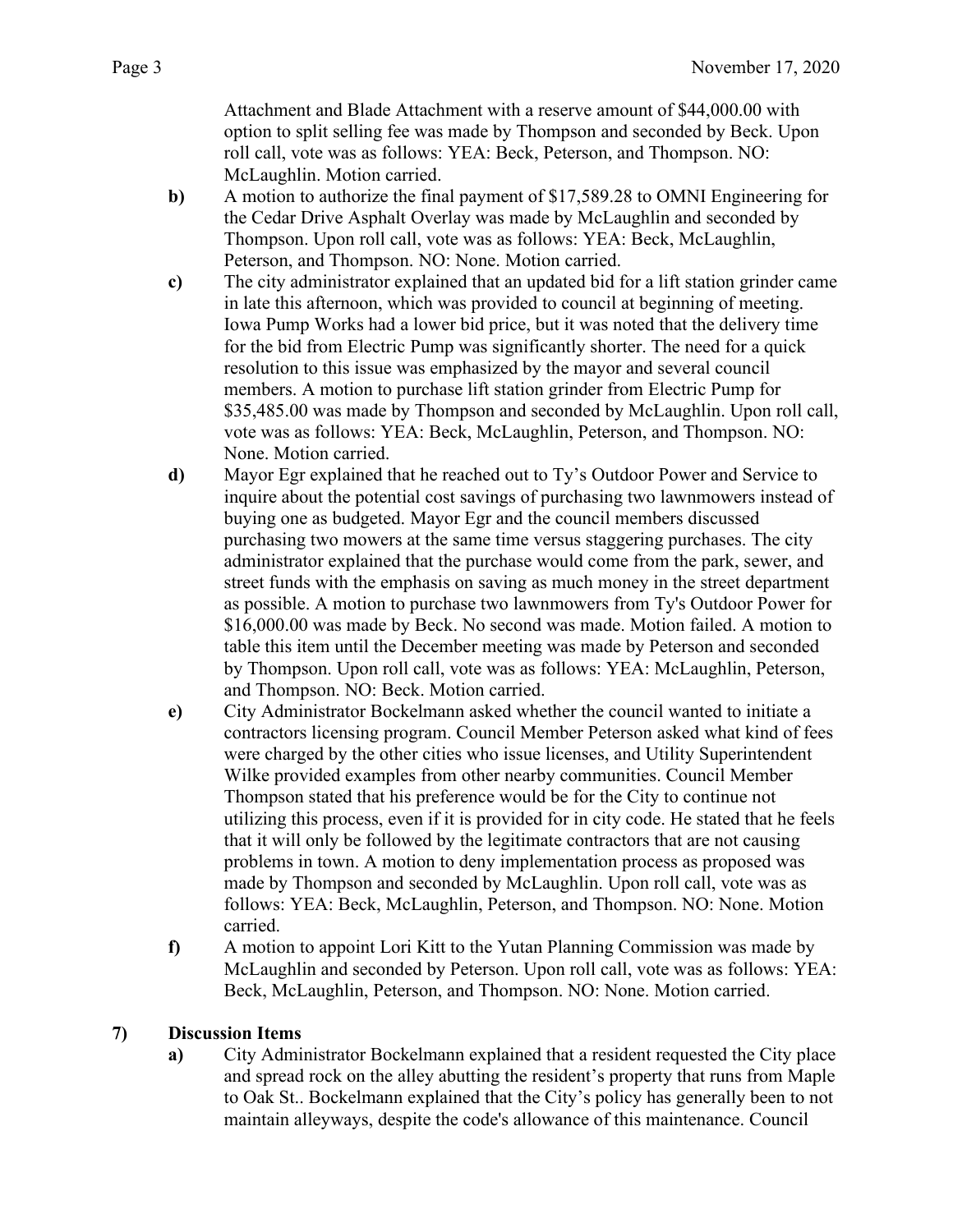Member Thompson expressed concern that if the council votes to maintain one alleyway, they will have to begin maintaining all of them. Council Member Peterson pointed out that individuals are parking on the discussed alley, blocking the alleyway for through traffic and dragging mud into the street. Council Member Thompson listed several other areas in town that feature alleys and estimated it would cost \$50,000 in rock to maintain all of them. Police Chief Hannan asked whether the council would like the police department to enforce the illegal parking on the alleys. Council Member Peterson questioned why the city wouldn't maintain these areas if the code specifically states that they would do so and that they receive a specific tax to maintain the street system. Mayor Egr asked whether the city could handle it on case-by-case basis. City Administrator Bockelmann explained that the street department will still be at a significant deficit this year, so he does not find it feasible to begin maintaining all of the alleyways this year. He stated that getting a plan together for future maintenance would be his recommendation if the City would like to pursue this maintenance. They discussed the logistics of how this maintenance would be completed and decided that it would be an action item for next month.

**b**) The city administrator presented two drafts to the council for this ordinance: one with the standard 3% cost-of-living adjustment that was budgeted for and one with a 1.5% cost-of-living adjustment that he stated he feels is more in line with actual inflation. He noted that he also included a salary increase for his position in both drafts of the ordinance and requested that the council discuss that issue separately from the cost-of-living adjustment for other employees. City Administrator Bockelmann also asked whether the council would like him to reevaluate the ranges listed for each position, as several employees are getting very close to reaching their cap or would exceed the cap with the cost-of-living adjustment. Council Member Thompson asked whether there was a specific reason for the significant increase to the city administrator's position, and City Administrator Bockelmann explained that the salary would put him more in line with what other city administrators in similarly sized cities are making and that the increase was budgeted for in the FY 20-21 budget. Council Member Peterson asked whether the city administrator is typically the highest paid position within a municipality, and City Administrator Bockelmann said that it can depend on the community and their needs. Council Member Peterson stated that she would be fine with the 3% cost-of-living adjustment as well as the city administrator's pay increase, as long as both items were in the budget, but she also asked for the pay ranges to be adjusted to make sure no employee meets or exceeds the maximum for their position. Council President McLaughlin agreed. Council Member Thompson stated that the last budget documents he reviewed did not include that significant of a raise for the city administrator's position and that the currently requested raise would make the city administrator exceed the cap currently agreed upon for his position. City Administrator Bockelmann provided the final draft of the budget for the council's review, noting that the raise request was included in the final draft. They discussed which ranges would need to be increased in the next draft of this ordinance and considered whether they should allow certain positions to be capped out.

**c)** The city administrator informed the council that a new DHM was put into effect last week but that he expects changes within the next couple of days. He brought